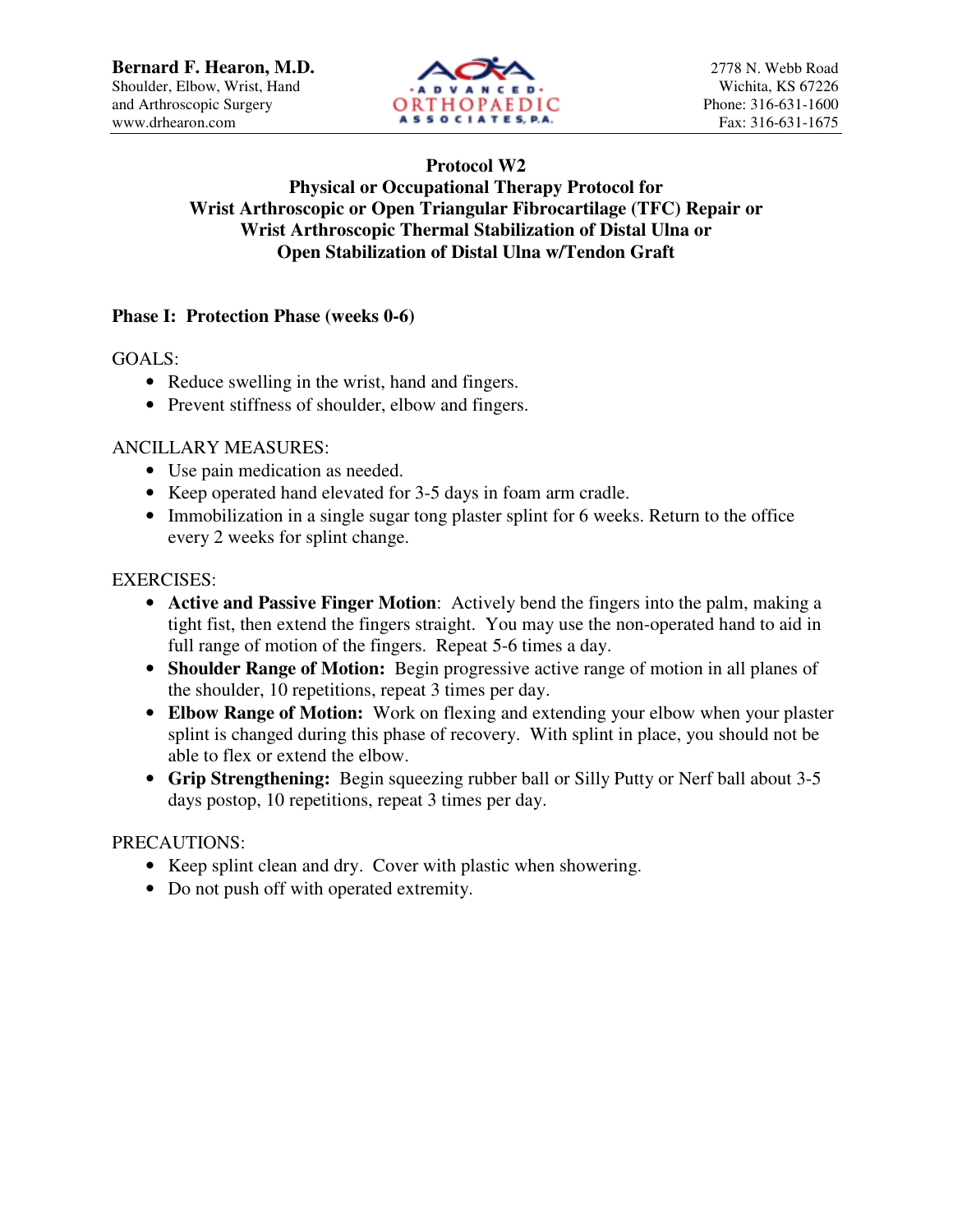

## **Protocol W2 Physical or Occupational Therapy Protocol for Wrist Arthroscopic or Open Triangular Fibrocartilage (TFC) Repair or Wrist Arthroscopic Thermal Stabilization of Distal Ulna or Open Stabilization of Distal Ulna w/Tendon Graft**

# **Phase II: Motion Phase (weeks 7-12)**

GOALS:

- Restore normal elbow range of motion (ROM).
- Regain nearly full wrist ROM (expect mild stiffness).

#### ANCILLARY MEASURES:

- Discontinue plaster immobilization at 6 weeks.
- Use removable short arm splint until 8 weeks postop, then discontinue.

#### EXERCISES:

- **Continue all Phase I exercises:** Maintain full active shoulder ROM and finger ROM.
- **Elbow Range of Motion:** Work on active ROM by flexing and extending the elbow. Also, rotate your forearm by bringing palm upward (supination), then palm downward (pronation). You may notice mild loss of supination.
- **Wrist Range of Motion:** Begin progressive active ROM of the wrist by bringing the wrist back, then flexing the wrist toward the palm. Complete 10 repetitions and repeat 3 times per day. You may notice mild loss of wrist palmar flexion.
- **Grip Strengthening:** Continue grip strengthening by squeezing rubber ball, Silly Putty or Nerf ball. May progress to hand exerciser if needed.

#### PRECAUTIONS:

- Do not force wrist flexion toward the palm.
- Avoid pushing off with operated hand.
- No heavy lifting or sports activity.